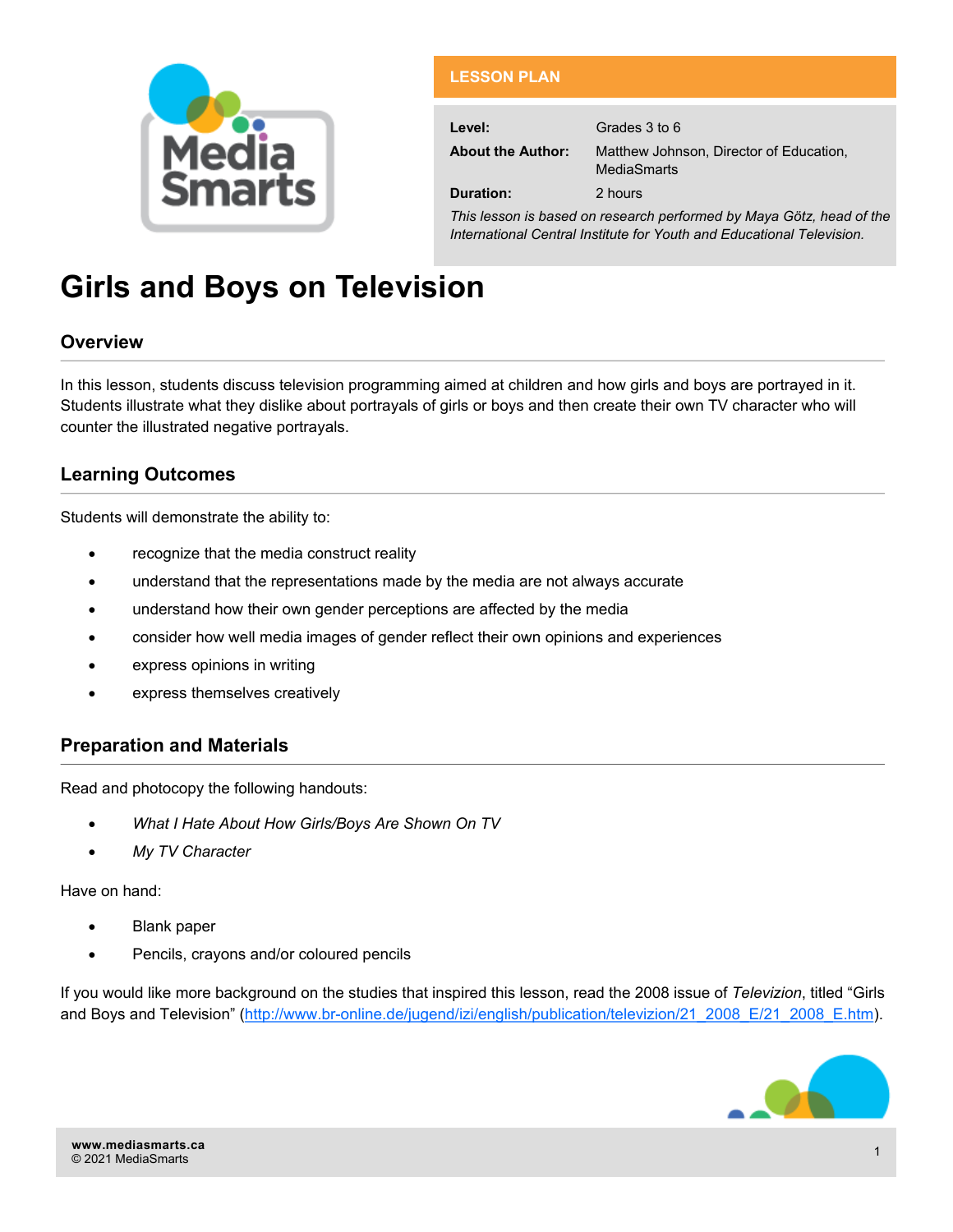To get more up-to-date information on gender representation in kids' TV, read the 2017 study *Watching Gender* ([https://](https://wnywomensfoundation.org/app/uploads/2017/08/16.-Watching-Gender-How-Stereotypes-in-Movies-and-on-TV-Impact-Kids-Development.pdf) [wnywomensfoundation.org/app/uploads/2017/08/16.](https://wnywomensfoundation.org/app/uploads/2017/08/16.-Watching-Gender-How-Stereotypes-in-Movies-and-on-TV-Impact-Kids-Development.pdf)-Watching-Gender-How-Stereotypes-in-Movies-and-on-TV-Impact-Kids-[Development.pdf\).](https://wnywomensfoundation.org/app/uploads/2017/08/16.-Watching-Gender-How-Stereotypes-in-Movies-and-on-TV-Impact-Kids-Development.pdf)

## **Procedure**

#### **TV characters**

Begin by asking students which shows they watch that have main or important characters who are children. (Make sure that they include all kinds of shows – comedies, cartoons, reality shows, etc.) Ask which of the major characters are boys and which are girls, and make a list of a half-dozen to a dozen of each on the board, under the headings "Boys" and "Girls." Keep extra space between the two columns so you can make annotations.

Ask students which of these characters they like the most, and which they like the least. (There may be some overlap, characters liked by some students but disliked by others.) Ask students to briefly explain their opinions: why do they like or dislike different characters? Make brief notes beside the relevant characters of what the students like and dislike about them.

#### **Boys and girls**

Once you have recorded opinions on most of the characters, go through the lists and see if students can identify any trends tied to gender. Are there likes and dislikes that occur repeatedly for male characters? For female characters? Ask students to think about how their own gender is portrayed on TV: do they think it is accurate? Does it reflect how they feel about themselves?

Ask students if they have ever imitated or modeled themselves after a character on TV; is there anyone on TV whom they think of as a personal hero? What characteristics do these characters have?

### **What I Hate About Girls or Boys on TV**

Distribute the handout *What I Hate about How Girls/Boys Are Shown on TV*. Have students circle either "Girls" or "Boys" in the title to reflect their gender and then write at the bottom what they most dislike about how their gender is portrayed on TV. On a piece of blank or scrap paper, have students illustrate their point, showing a character that reflects the portrayal they dislike or disagree with. When the sketch is done, have students do a good copy of that drawing on the handout.

Have students share their opinions and drawings with the rest of the class. (This can be done either by having each student present their work or by gallery-style, putting students' work on the wall and letting them look at each others' work.)

Once students have seen each others' work, discuss as a class what they have written and drawn as a class. Are there certain negative portrayals that come up repeatedly? Are there any that some students strongly disagree with (seeing them as positive)? Are there any that were found in portrayals of both girls and boys?

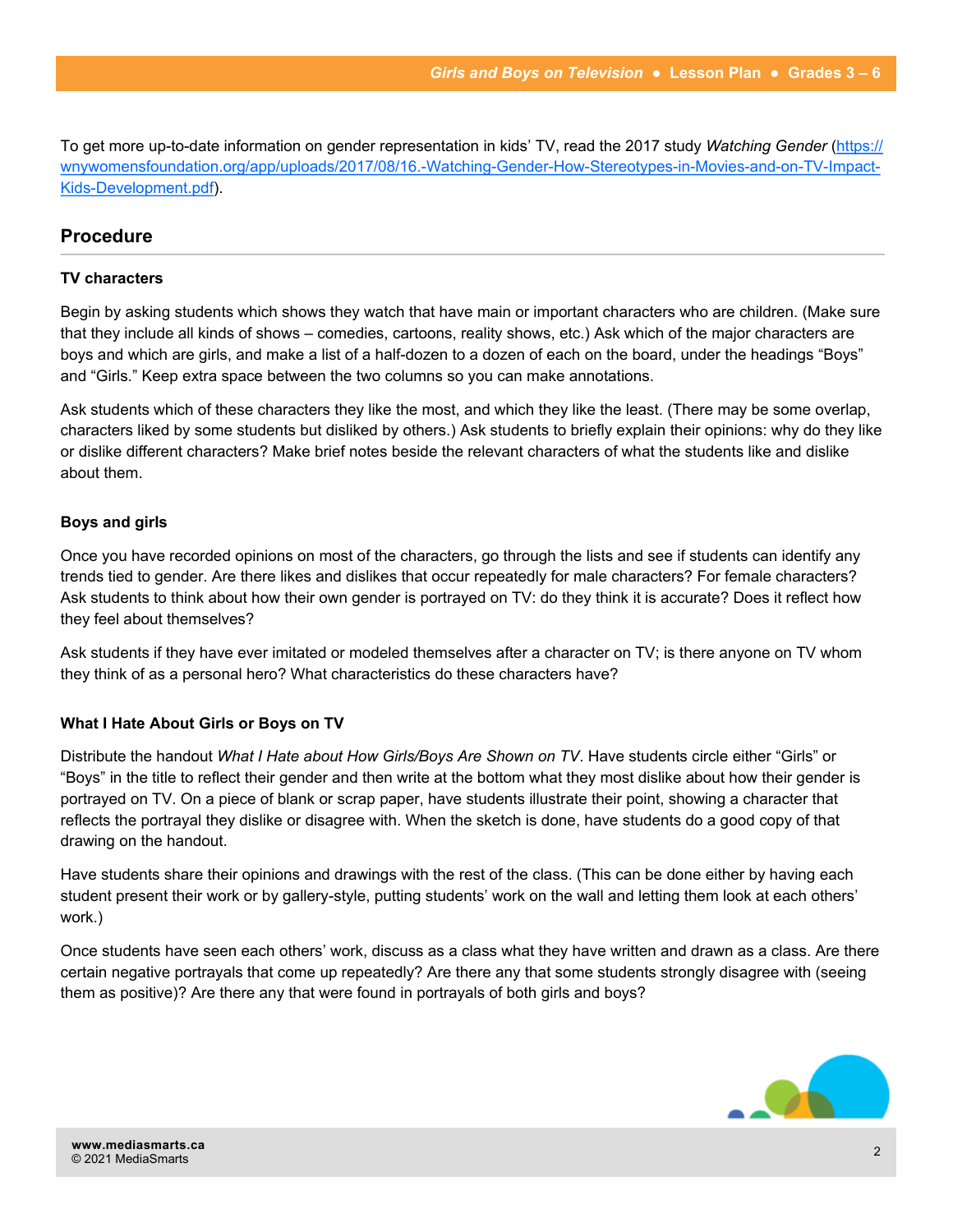#### **My TV Character**

Tell students that they're now going to take the same idea and turn it around: what traits would they like to see in boys or girls on TV? Distribute the handout *My TV Character* and have students describe their ideal TV character (they may include more than one trait, for instance a character might be smart and strong.) Point out that this doesn't have to be the opposite of what they wrote in the last handout, though it may be. On a piece of blank or scrap paper, have students illustrate their point, showing a character that reflects the portrayal they would like to see. When the sketch is done, have students do a good copy of that drawing on the handout.

Have students share their opinions and drawings with the rest of the class. (This can be done either by having each student present their work or by gallery-style, putting students' work on the wall and letting them look at each others' work.)

Once students have seen each others' work, discuss as a class what they have written and drawn. Are there certain positive portrayals that came up repeatedly? How similar or different were the boys' and girls' characters? In either case, are there existing TV characters that resemble students' ideal characters? If so, are there more boy or girl characters that resemble the ideals?

Ask students to consider how well existing TV characters match their ideal portrayals. Why might the people who make TV shows not create characters that reflect how boys and girls would like to see themselves?

#### **Extension Activity: Boy and Girl TV**

In groups, have students come up with ideas for TV shows featuring characters who reflect the portrayals of boys and girls they would like to see. (Make sure the groups have a mix of boys and girls in them.) What kinds of settings and situations lend themselves to positive portrayals of both boys and girls? What kinds of relationships might be found between characters who reflect how both boys and girls see themselves?

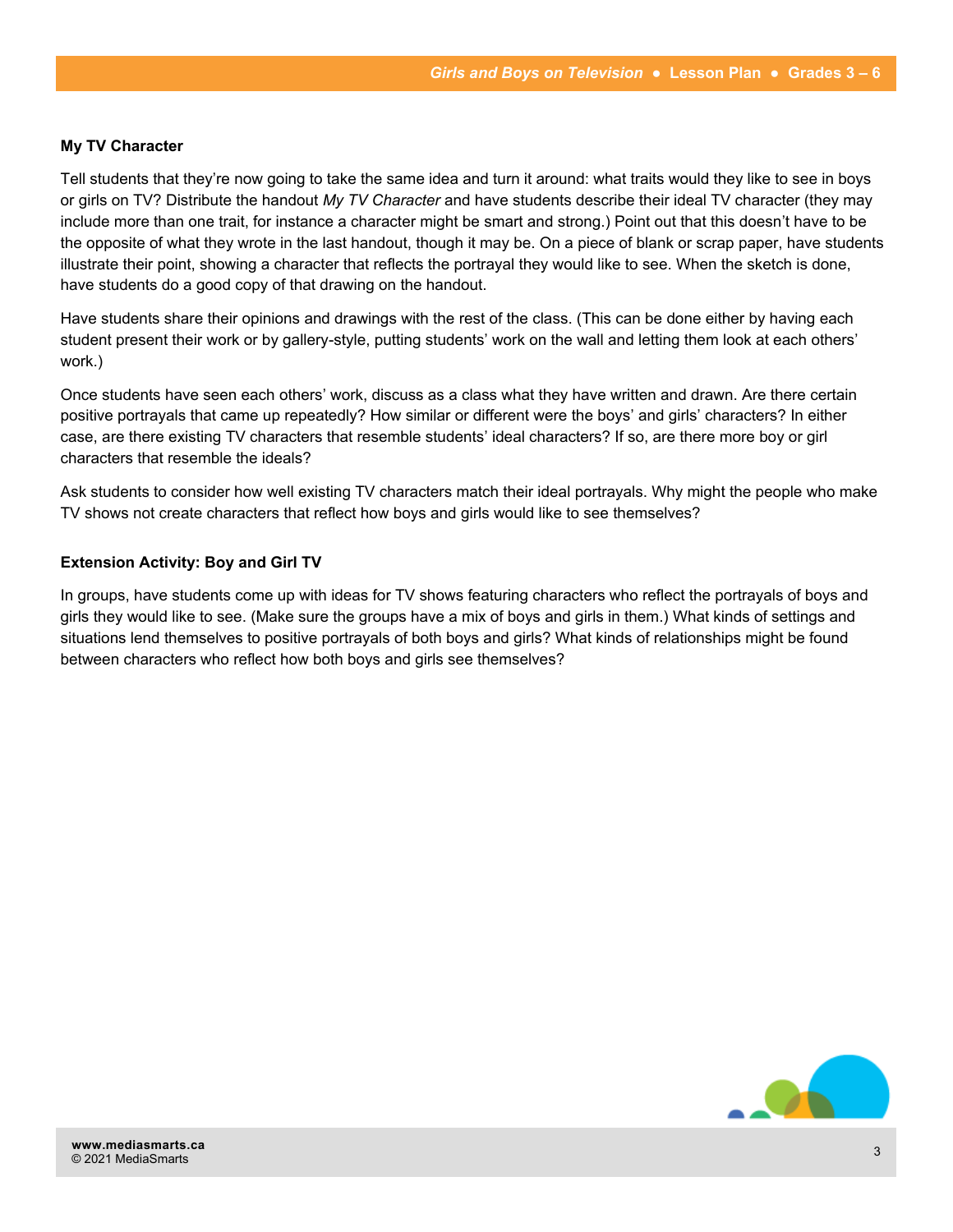**What I Hate About How Girls/Boys Are Shown On TV**